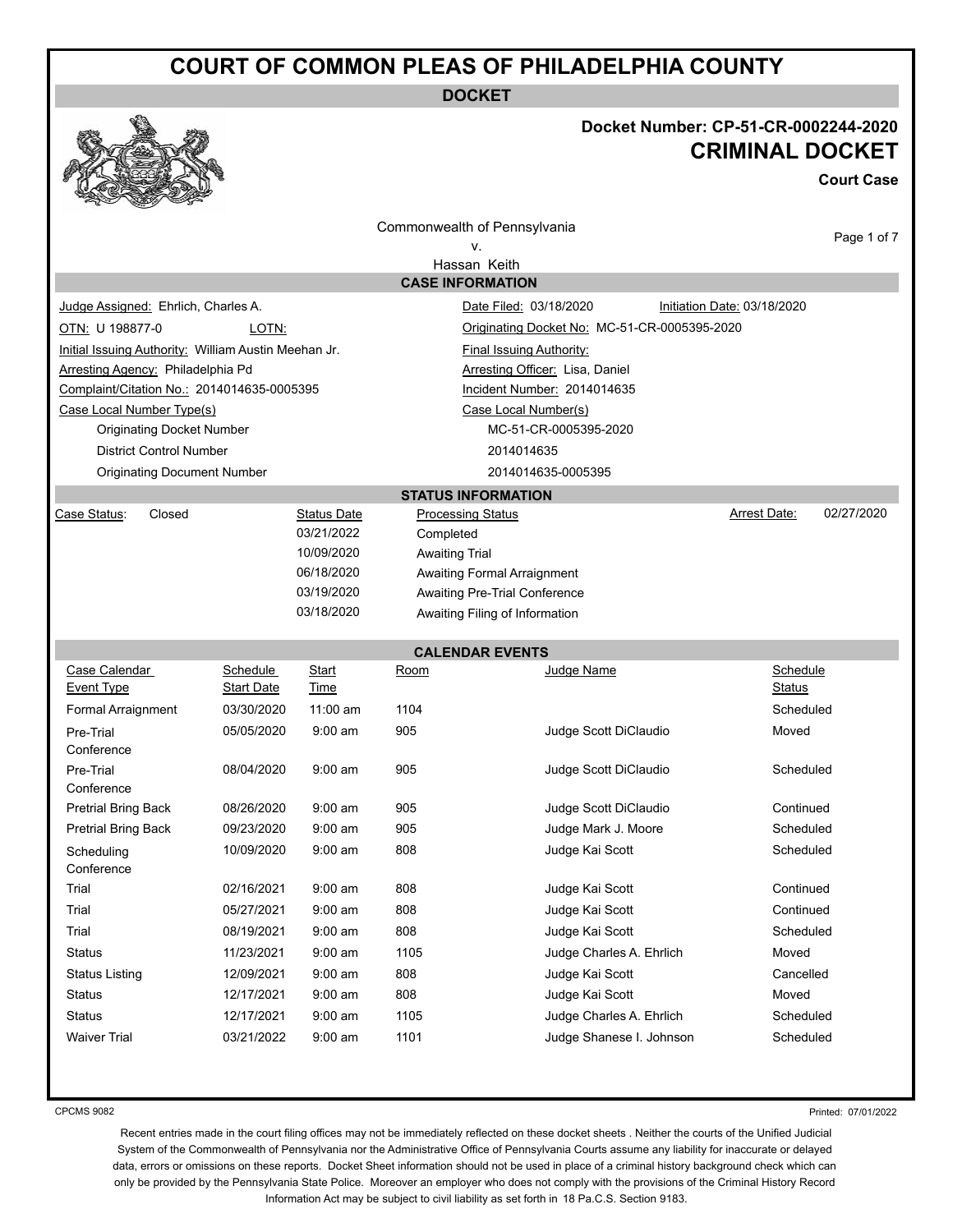|                                                                             | <b>COURT OF COMMON PLEAS OF PHILADELPHIA COUNTY</b>                                                              |                |                       |                           |                                                                        |                                   |                                   |                              |                                                                                     |
|-----------------------------------------------------------------------------|------------------------------------------------------------------------------------------------------------------|----------------|-----------------------|---------------------------|------------------------------------------------------------------------|-----------------------------------|-----------------------------------|------------------------------|-------------------------------------------------------------------------------------|
|                                                                             | <b>DOCKET</b>                                                                                                    |                |                       |                           |                                                                        |                                   |                                   |                              |                                                                                     |
|                                                                             |                                                                                                                  |                |                       |                           |                                                                        |                                   |                                   |                              | Docket Number: CP-51-CR-0002244-2020<br><b>CRIMINAL DOCKET</b><br><b>Court Case</b> |
|                                                                             |                                                                                                                  |                |                       |                           | Commonwealth of Pennsylvania<br>v.                                     |                                   |                                   |                              | Page 2 of 7                                                                         |
|                                                                             |                                                                                                                  |                |                       |                           | Hassan Keith                                                           |                                   |                                   |                              |                                                                                     |
| Date Of Birth:                                                              |                                                                                                                  |                | 11/22/1990            |                           | <b>DEFENDANT INFORMATION</b>                                           |                                   |                                   |                              |                                                                                     |
|                                                                             |                                                                                                                  |                |                       |                           | City/State/Zip: Wyncote, PA 19095                                      |                                   |                                   |                              |                                                                                     |
| <b>Alias Name</b><br>Keith, Hasan<br>Keith, Hasan Jalil<br>Keith, Hassan J. |                                                                                                                  |                |                       |                           |                                                                        |                                   |                                   |                              |                                                                                     |
|                                                                             |                                                                                                                  |                |                       |                           | <b>CASE PARTICIPANTS</b>                                               |                                   |                                   |                              |                                                                                     |
| <b>Participant Type</b><br>Defendant                                        |                                                                                                                  |                |                       | Name<br>Keith, Hassan     |                                                                        |                                   |                                   |                              |                                                                                     |
|                                                                             |                                                                                                                  |                |                       |                           | <b>BAIL INFORMATION</b>                                                |                                   |                                   |                              |                                                                                     |
| Keith, Hassan                                                               |                                                                                                                  |                |                       |                           |                                                                        |                                   |                                   |                              | <b>Nebbia Status: None</b>                                                          |
| <b>Bail Action</b>                                                          |                                                                                                                  | Date           |                       | <b>Bail Type</b>          | Percentage                                                             | Amount                            |                                   |                              |                                                                                     |
|                                                                             |                                                                                                                  |                |                       |                           |                                                                        |                                   | <b>Bail Posting Status</b>        |                              | <b>Posting Date</b>                                                                 |
| Set                                                                         |                                                                                                                  |                | 02/27/2020            | Monetary                  | 10.00%                                                                 | \$100,000.00                      |                                   |                              |                                                                                     |
|                                                                             | Decrease Bail Amount                                                                                             |                | 04/08/2020            | Monetary                  | 10.00%                                                                 | \$40,000.00                       |                                   |                              | 04/10/2020                                                                          |
|                                                                             |                                                                                                                  |                |                       |                           | <b>CHARGES</b>                                                         |                                   | Posted                            |                              |                                                                                     |
| Seq.                                                                        | Orig Seq.                                                                                                        | Grade          | <b>Statute</b>        |                           | <b>Statute Description</b>                                             |                                   | Offense Dt.                       |                              | <u>OTN</u>                                                                          |
| $\mathbf{1}$                                                                | $\mathbf{1}$                                                                                                     | F <sub>2</sub> |                       | 18 § 6105 §§ A1           | Possession Of Firearm Prohibited                                       |                                   | 02/26/2020                        |                              | U 198877-0                                                                          |
| $\overline{2}$                                                              | 2                                                                                                                | F <sub>3</sub> |                       | 18 § 6106 §§ A1           | Firearms Not To Be Carried W/O License                                 |                                   | 02/26/2020                        |                              | U 198877-0                                                                          |
| 3                                                                           | 3                                                                                                                | M <sub>1</sub> | 18 § 6108             |                           | Carry Firearms Public In Phila                                         |                                   | 02/26/2020                        |                              | U 198877-0                                                                          |
|                                                                             |                                                                                                                  |                |                       |                           | <b>DISPOSITION SENTENCING/PENALTIES</b>                                |                                   |                                   |                              |                                                                                     |
| <b>Disposition</b><br>Case Event                                            | Sequence/Description<br><b>Sentencing Judge</b><br>Sentence/Diversion Program Type<br><b>Sentence Conditions</b> |                |                       |                           | <b>Disposition Date</b><br><b>Offense Disposition</b><br>Sentence Date | Incarceration/Diversionary Period | <b>Final Disposition</b><br>Grade | Section<br><b>Start Date</b> | <b>Credit For Time Served</b>                                                       |
|                                                                             | <b>Lower Court Proceeding (generic)</b>                                                                          |                |                       |                           |                                                                        |                                   |                                   |                              |                                                                                     |
| <b>Preliminary Hearing</b>                                                  |                                                                                                                  |                |                       |                           | 03/16/2020                                                             |                                   | Not Final                         |                              |                                                                                     |
| 1 / Possession Of Firearm Prohibited                                        |                                                                                                                  |                |                       | <b>Held for Court</b>     |                                                                        | F <sub>2</sub>                    |                                   | 18 § 6105 §§ A1              |                                                                                     |
| 2 / Firearms Not To Be Carried W/O License                                  |                                                                                                                  |                | <b>Held for Court</b> |                           | F3                                                                     |                                   | 18 § 6106 §§ A1                   |                              |                                                                                     |
|                                                                             | 3 / Carry Firearms Public In Phila                                                                               |                |                       |                           | <b>Held for Court</b>                                                  |                                   | M1                                | 18 § 6108                    |                                                                                     |
| <b>Proceed to Court</b>                                                     |                                                                                                                  |                |                       | Defendant Was Not Present |                                                                        |                                   |                                   |                              |                                                                                     |
| <b>Information Filed</b>                                                    | 1 / Possession Of Firearm Prohibited                                                                             |                |                       |                           | 06/18/2020<br>Proceed to Court                                         |                                   | Not Final<br>F <sub>2</sub>       |                              | 18 § 6105 §§ A1                                                                     |
|                                                                             |                                                                                                                  |                |                       |                           |                                                                        |                                   |                                   |                              |                                                                                     |

Printed: 07/01/2022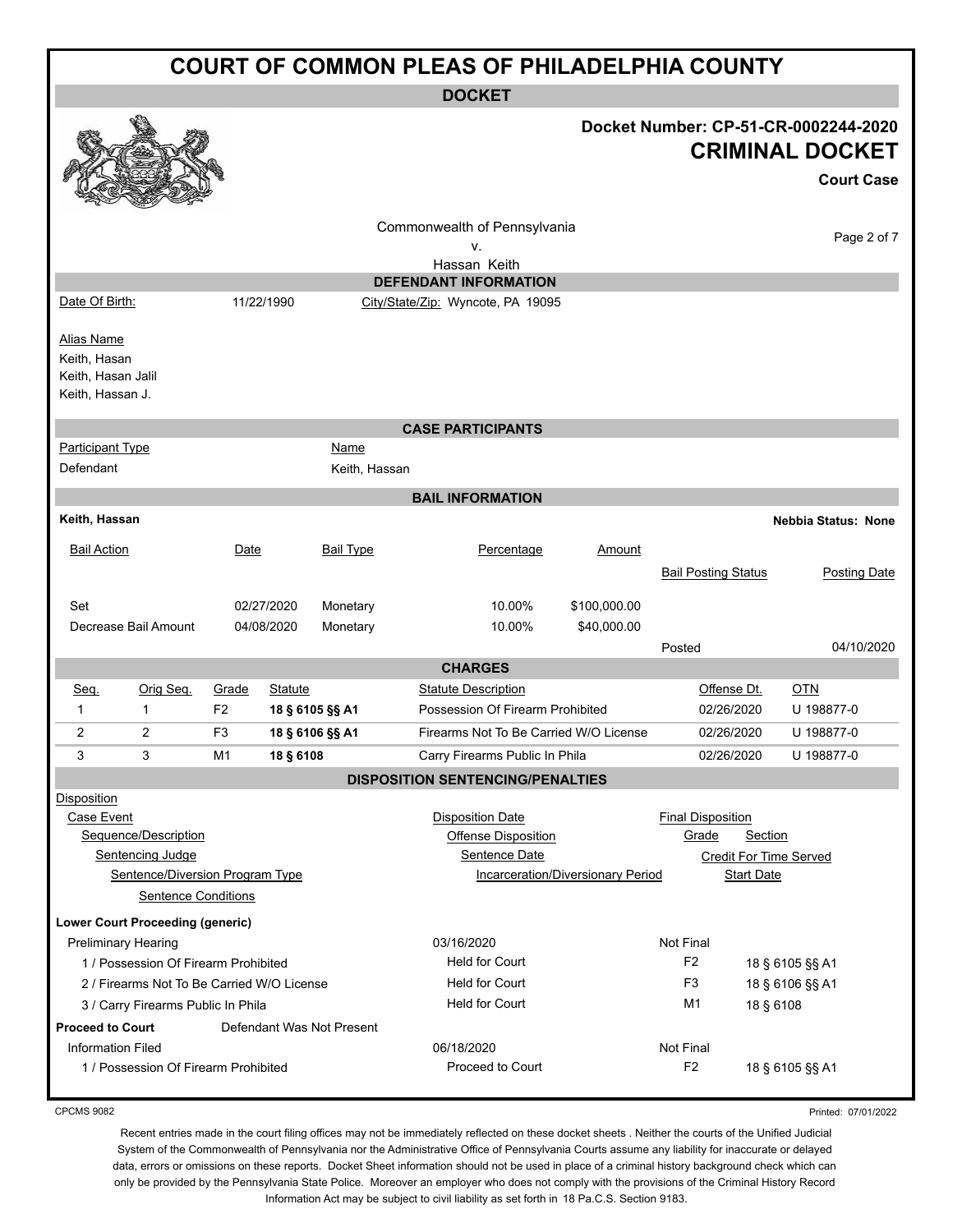## **COURT OF COMMON PLEAS OF PHILADELPHIA COUNTY**

**DOCKET**

### **Docket Number: CP-51-CR-0002244-2020 CRIMINAL DOCKET**

**Court Case**

Commonwealth of Pennsylvania

Page 3 of 7

v.

### Hassan Keith **DISPOSITION SENTENCING/PENALTIES** Disposition Case Event **Case Event Case Event Disposition Date Case Event Case Event Case Event Case Event Case Event Case Event Case Event Case Event Case Event Case Event Case Event Case Event Case Even** Sequence/Description **Sequence/Description** CHE CONSIDER Offense Disposition CHE CREATE Section Sentencing Judge Sentence Date Credit For Time Served Sentence/Diversion Program Type Incarceration/Diversionary Period Start Date Sentence Conditions 2 / Firearms Not To Be Carried W/O License **Proceed to Court** F3 18 § 6106 §§ A1 3 / Carry Firearms Public In Phila **Proceed to Court** M1 18 § 6108 **Nolle Prossed**  Waiver Trial **Contract Contract Contract Contract Contract Contract Contract Contract Contract Contract Contract Contract Contract Contract Contract Contract Contract Contract Contract Contract Contract Contract Contract C** 1 / Possession Of Firearm Prohibited Nolle Prossed Nolle Prossed F2 18 § 6105 §§ A1 2 / Firearms Not To Be Carried W/O License Nolle Prossed Nolle Prossed F3 18 § 6106 §§ A1 3 / Carry Firearms Public In Phila Nolle Prossed Nolle Prossed Nulle Prossed M1 18 § 6108 **COMMONWEALTH INFORMATION** Name: Philadelphia County District Attorney's **Office** Prosecutor Supreme Court No: Phone Number(s): 215-686-8000 (Phone) Address: 3 South Penn Square Philadelphia, PA 19107 **ATTORNEY INFORMATION** Name: Gregory Joseph Pagano Private Supreme Court No: 071730 Rep. Status: Active Phone Number(s): 215-636-0160 215-636-0164 (Phone) (Fax) Address: 1315 Walnut St Fl 12 Philadelphia, PA 19107-4712 Representing: Keith, Hassan **ENTRIES** Sequence Number CP Filed Date **Document Date CP Filed By** 1 03/18/2020 Court of Common Pleas - Philadelphia County Held for Court 4 03/19/2020 Court of Common Pleas - Philadelphia County Hearing Notice 5 03/19/2020 Court of Common Pleas - Philadelphia County

Hearing Notice

CPCMS 9082

Printed: 07/01/2022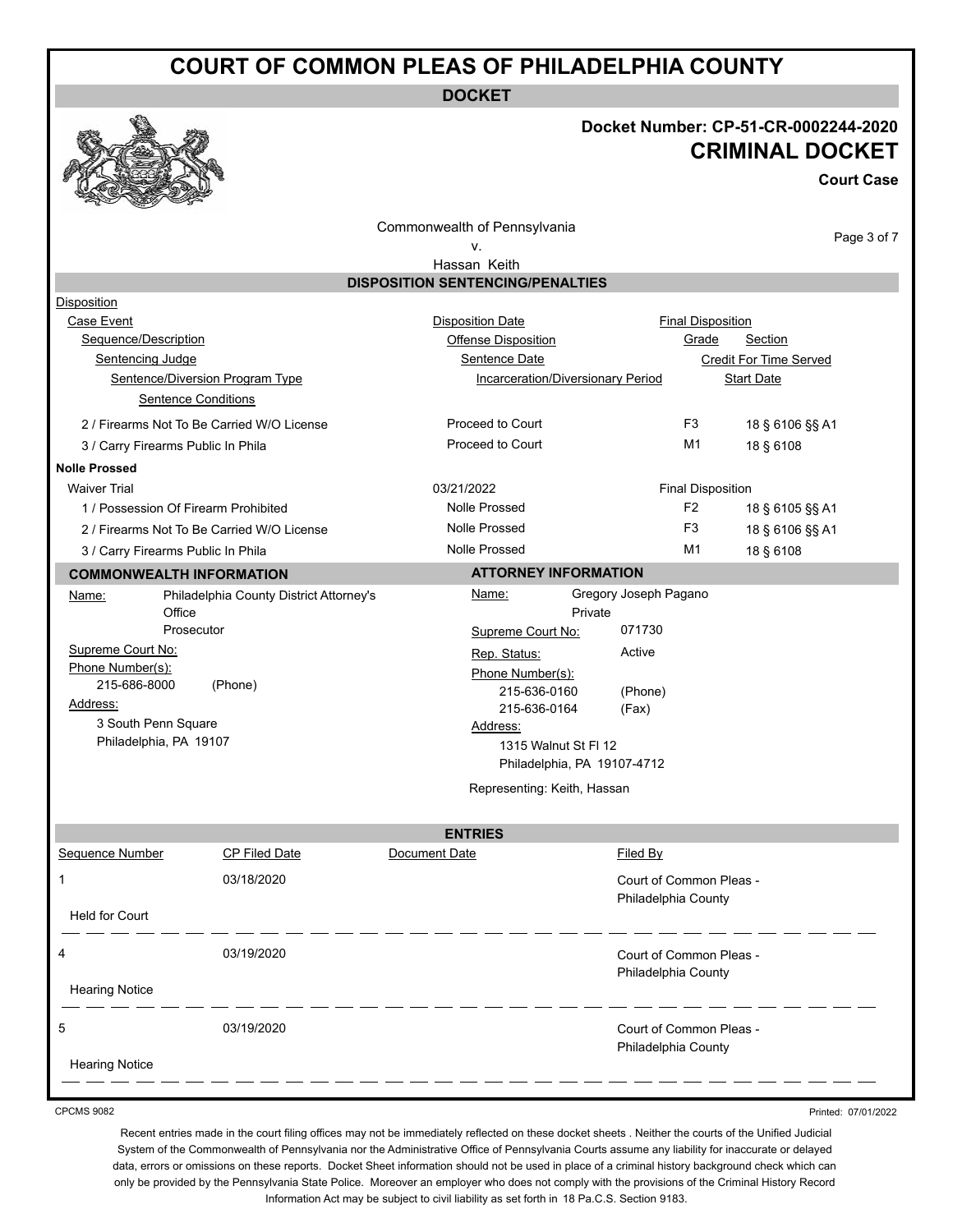| <b>COURT OF COMMON PLEAS OF PHILADELPHIA COUNTY</b> |                                                                              |                                 |                                                                                     |  |  |  |  |
|-----------------------------------------------------|------------------------------------------------------------------------------|---------------------------------|-------------------------------------------------------------------------------------|--|--|--|--|
|                                                     |                                                                              | <b>DOCKET</b>                   |                                                                                     |  |  |  |  |
|                                                     |                                                                              |                                 | Docket Number: CP-51-CR-0002244-2020<br><b>CRIMINAL DOCKET</b><br><b>Court Case</b> |  |  |  |  |
|                                                     |                                                                              | Commonwealth of Pennsylvania    | Page 4 of 7                                                                         |  |  |  |  |
|                                                     |                                                                              | v.<br>Hassan Keith              |                                                                                     |  |  |  |  |
| Sequence Number                                     | <b>CP Filed Date</b>                                                         | <b>ENTRIES</b><br>Document Date | Filed By                                                                            |  |  |  |  |
|                                                     |                                                                              |                                 |                                                                                     |  |  |  |  |
| 1<br>Motion for Modification of Bail                | 04/06/2020                                                                   |                                 | Pagano, Gregory Joseph                                                              |  |  |  |  |
| 2<br>Entry of Appearance                            | 04/06/2020                                                                   |                                 | Pagano, Gregory Joseph                                                              |  |  |  |  |
| 1                                                   | 04/08/2020<br>Order Granting Motion for Modification of Bail - Keith, Hassan |                                 | Lane, Timika                                                                        |  |  |  |  |
| 1                                                   | 04/10/2020                                                                   |                                 | Keith, Hassan                                                                       |  |  |  |  |
| Bail Posted - Keith, Hassan                         |                                                                              |                                 |                                                                                     |  |  |  |  |
| 3                                                   | 05/19/2020                                                                   |                                 | Court of Common Pleas -<br>Philadelphia County                                      |  |  |  |  |
| <b>Hearing Notice</b>                               |                                                                              |                                 |                                                                                     |  |  |  |  |
| 4                                                   | 05/19/2020                                                                   |                                 | Court of Common Pleas -<br>Philadelphia County                                      |  |  |  |  |
| <b>Hearing Notice</b>                               |                                                                              |                                 |                                                                                     |  |  |  |  |
| <b>Information Filed</b>                            | 06/18/2020                                                                   |                                 | Krasner, Larry                                                                      |  |  |  |  |
| $\overline{c}$                                      | 08/04/2020                                                                   |                                 | Court of Common Pleas -                                                             |  |  |  |  |
| <b>Hearing Notice</b>                               |                                                                              |                                 | Philadelphia County                                                                 |  |  |  |  |
| 3                                                   | 08/04/2020                                                                   |                                 | DiClaudio, Scott                                                                    |  |  |  |  |
|                                                     | Defense Request For Continuance For Further Investigation                    |                                 |                                                                                     |  |  |  |  |
| 3                                                   | 08/26/2020<br>Defense Request For Continuance For Further Investigation      |                                 | DiClaudio, Scott                                                                    |  |  |  |  |
| 4                                                   | 09/23/2020                                                                   |                                 | Court of Common Pleas -                                                             |  |  |  |  |
| <b>Hearing Notice</b>                               |                                                                              |                                 | Philadelphia County<br>____                                                         |  |  |  |  |
| 5<br>Pre-Trial Conference Held                      | 09/23/2020                                                                   |                                 | Moore, Mark J.                                                                      |  |  |  |  |
|                                                     |                                                                              |                                 |                                                                                     |  |  |  |  |

Recent entries made in the court filing offices may not be immediately reflected on these docket sheets . Neither the courts of the Unified Judicial System of the Commonwealth of Pennsylvania nor the Administrative Office of Pennsylvania Courts assume any liability for inaccurate or delayed data, errors or omissions on these reports. Docket Sheet information should not be used in place of a criminal history background check which can only be provided by the Pennsylvania State Police. Moreover an employer who does not comply with the provisions of the Criminal History Record Information Act may be subject to civil liability as set forth in 18 Pa.C.S. Section 9183.

Printed: 07/01/2022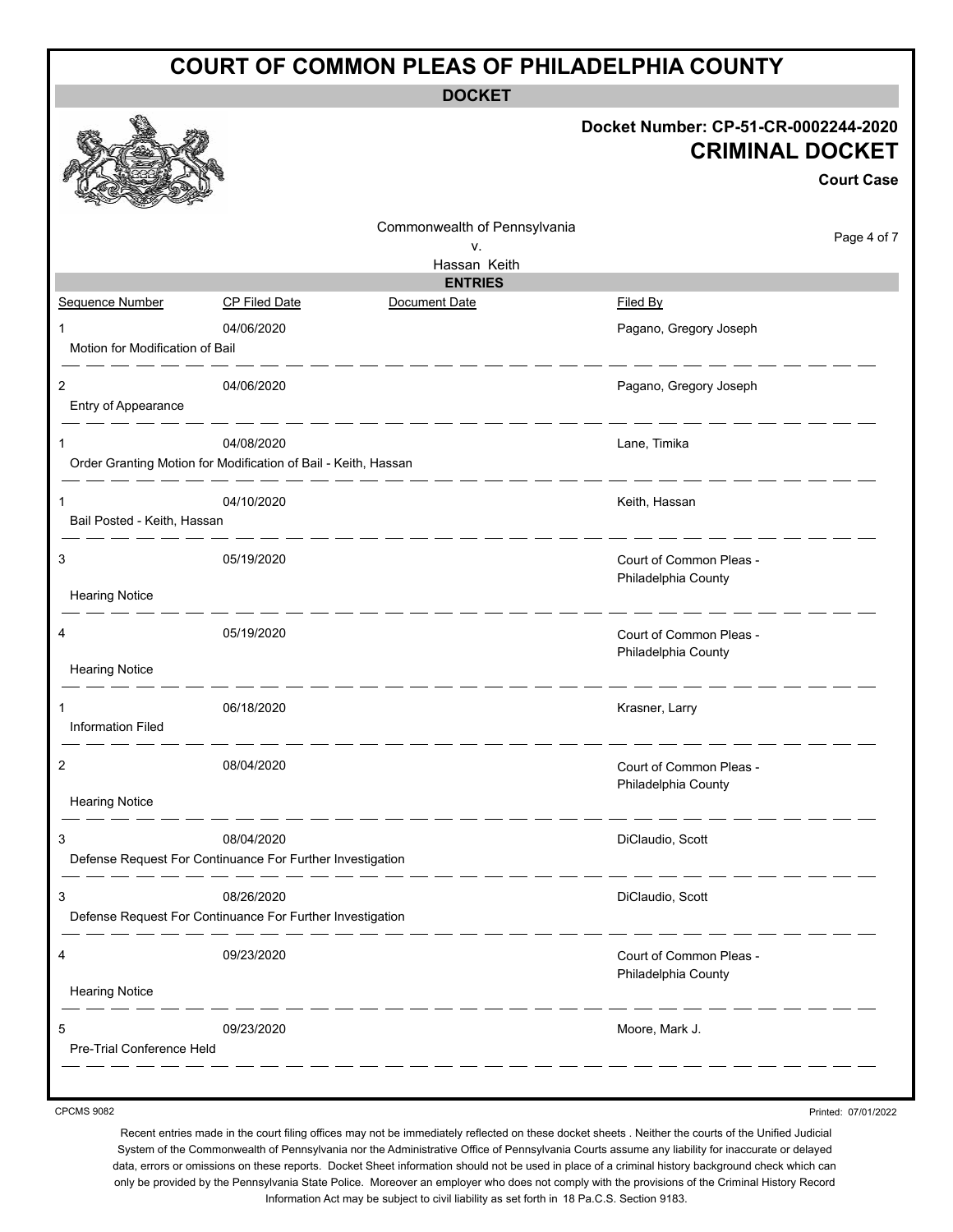| <b>COURT OF COMMON PLEAS OF PHILADELPHIA COUNTY</b>             |                       |                              |                                                                                     |  |  |  |
|-----------------------------------------------------------------|-----------------------|------------------------------|-------------------------------------------------------------------------------------|--|--|--|
| <b>DOCKET</b>                                                   |                       |                              |                                                                                     |  |  |  |
|                                                                 |                       |                              | Docket Number: CP-51-CR-0002244-2020<br><b>CRIMINAL DOCKET</b><br><b>Court Case</b> |  |  |  |
|                                                                 |                       | Commonwealth of Pennsylvania | Page 5 of 7                                                                         |  |  |  |
|                                                                 |                       | v.<br>Hassan Keith           |                                                                                     |  |  |  |
|                                                                 |                       | <b>ENTRIES</b>               |                                                                                     |  |  |  |
| Sequence Number                                                 | <b>CP Filed Date</b>  | Document Date                | <b>Filed By</b>                                                                     |  |  |  |
| 1                                                               | 10/09/2020            |                              | Scott, Kai                                                                          |  |  |  |
| Scheduling Conference Held                                      |                       |                              |                                                                                     |  |  |  |
| 4<br><b>Hearing Notice</b>                                      | 10/09/2020            |                              | Court of Common Pleas -<br>Philadelphia County                                      |  |  |  |
|                                                                 |                       |                              |                                                                                     |  |  |  |
| 1                                                               | 10/13/2020            |                              | Pagano, Gregory Joseph                                                              |  |  |  |
| Motion for Suppression                                          |                       |                              |                                                                                     |  |  |  |
| 4                                                               | 02/16/2021            |                              | Court of Common Pleas -<br>Philadelphia County                                      |  |  |  |
| <b>Hearing Notice</b>                                           |                       |                              |                                                                                     |  |  |  |
| 5<br>Order Granting Motion for Continuance                      | 02/16/2021            |                              | Scott, Kai                                                                          |  |  |  |
| 1                                                               | 05/27/2021            |                              | Scott, Kai                                                                          |  |  |  |
| Order Granting Motion for Continuance                           |                       |                              |                                                                                     |  |  |  |
|                                                                 |                       |                              |                                                                                     |  |  |  |
| 5                                                               | 05/27/2021            |                              | Court of Common Pleas -<br>Philadelphia County                                      |  |  |  |
| <b>Hearing Notice</b>                                           |                       |                              |                                                                                     |  |  |  |
| 2                                                               | 08/19/2021            |                              | Scott, Kai                                                                          |  |  |  |
| Order Granting Motion for Continuance<br>Pagano, Gregory Joseph |                       |                              |                                                                                     |  |  |  |
| 08/19/2021                                                      | Oral Service in Court |                              |                                                                                     |  |  |  |
| Philadelphia County District Attorney's<br>Office               |                       |                              |                                                                                     |  |  |  |
| 08/19/2021                                                      | Oral Service in Court |                              |                                                                                     |  |  |  |
| 3                                                               | 11/05/2021            |                              | Court of Common Pleas -<br>Philadelphia County                                      |  |  |  |
| <b>Hearing Notice</b>                                           |                       |                              |                                                                                     |  |  |  |
| 3                                                               | 11/23/2021            |                              | Court of Common Pleas -<br>Philadelphia County                                      |  |  |  |
| <b>Hearing Notice</b>                                           |                       |                              |                                                                                     |  |  |  |
|                                                                 |                       |                              |                                                                                     |  |  |  |
|                                                                 |                       |                              |                                                                                     |  |  |  |

Printed: 07/01/2022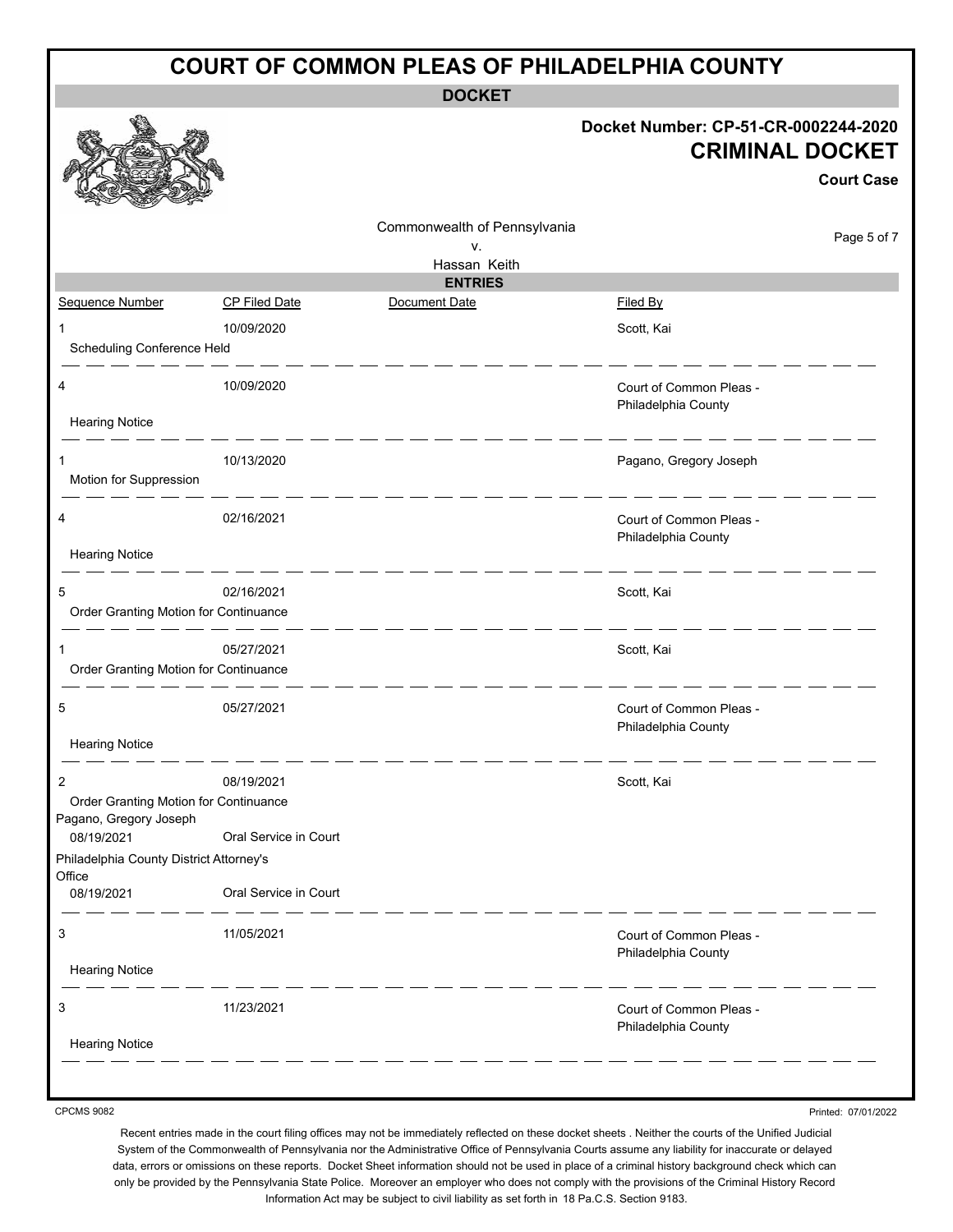| <b>COURT OF COMMON PLEAS OF PHILADELPHIA COUNTY</b>  |                      |                              |                                                                                     |  |  |  |
|------------------------------------------------------|----------------------|------------------------------|-------------------------------------------------------------------------------------|--|--|--|
| <b>DOCKET</b>                                        |                      |                              |                                                                                     |  |  |  |
|                                                      |                      |                              | Docket Number: CP-51-CR-0002244-2020<br><b>CRIMINAL DOCKET</b><br><b>Court Case</b> |  |  |  |
|                                                      |                      | Commonwealth of Pennsylvania | Page 6 of 7                                                                         |  |  |  |
|                                                      |                      | v.<br>Hassan Keith           |                                                                                     |  |  |  |
|                                                      |                      | <b>ENTRIES</b>               |                                                                                     |  |  |  |
| Sequence Number                                      | <b>CP Filed Date</b> | Document Date                | Filed By                                                                            |  |  |  |
| 4<br><b>Status Listing</b>                           | 11/23/2021           |                              | Ehrlich, Charles A.                                                                 |  |  |  |
| 7<br><b>Hearing Notice</b>                           | 11/23/2021           |                              | Court of Common Pleas -<br>Philadelphia County                                      |  |  |  |
| <b>Status Listing</b><br>Keith, Hassan<br>12/17/2021 | 12/17/2021           |                              | Ehrlich, Charles A.                                                                 |  |  |  |
| 3<br><b>Hearing Notice</b>                           | 12/17/2021           |                              | Court of Common Pleas -<br>Philadelphia County                                      |  |  |  |
| Nolle Prosequi                                       | 03/21/2022           |                              | Johnson, Shanese I.                                                                 |  |  |  |
| 2<br>Order -- Trial Disposition                      | 03/21/2022           |                              | Court of Common Pleas -<br>Philadelphia County                                      |  |  |  |
| 1<br><b>Bail Assignment</b>                          | 03/29/2022           |                              | Bail Fund, Philadelphia                                                             |  |  |  |
| 1<br><b>Bail Refund</b>                              | 04/25/2022           |                              | Municipal Court - Philadelphia County                                               |  |  |  |
|                                                      |                      |                              |                                                                                     |  |  |  |

Printed: 07/01/2022